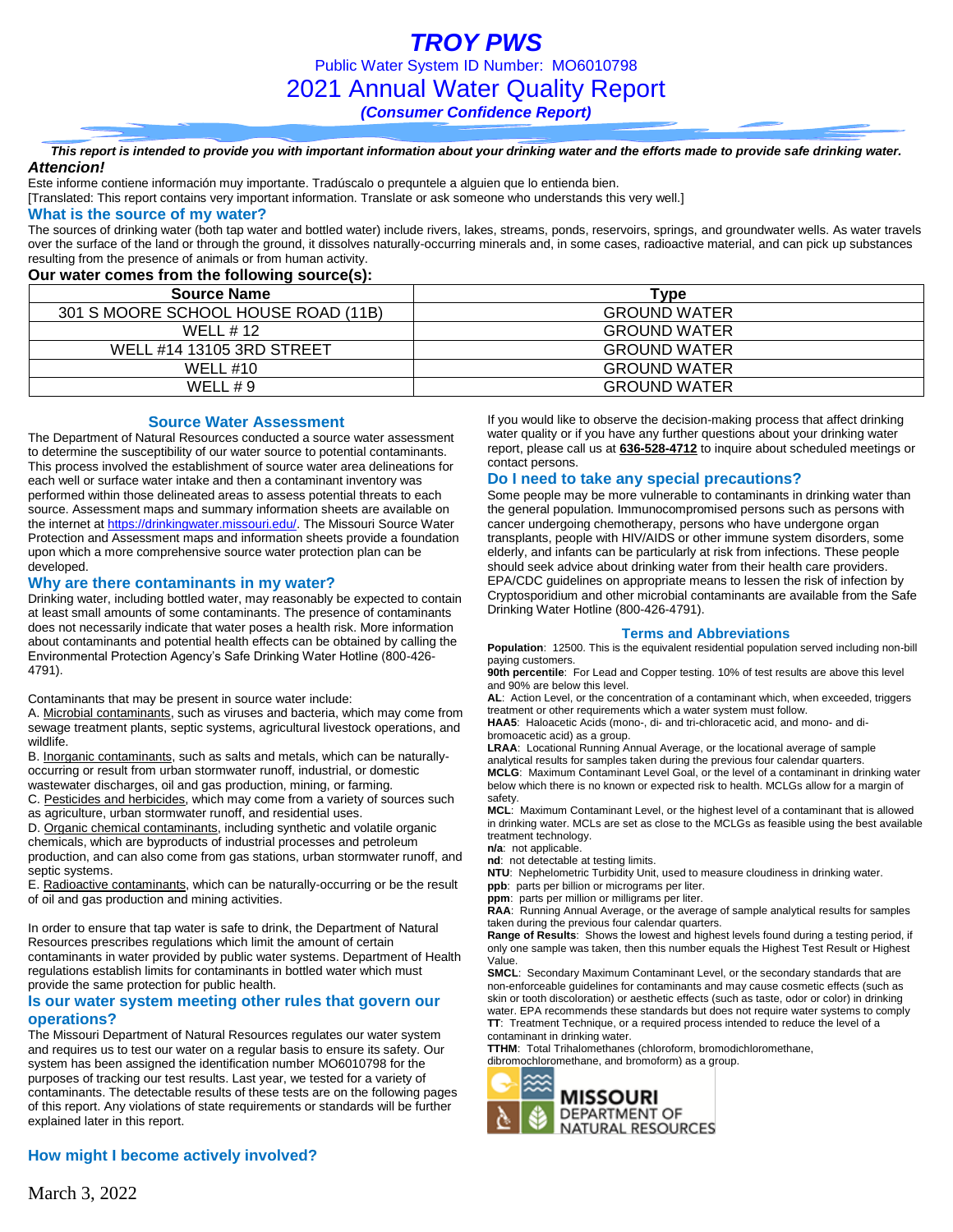# *TROY PWS*

Public Water System ID Number: MO6010798

2021 Annual Water Quality Report

*(Consumer Confidence Report)*

## *Contaminants Report*

TROY PWS will provide a printed hard copy of the CCR upon request. To request a copy of this report to be mailed, please call us at **636-528-4712***.* The CCR can also be found on the internet at www.dnr.mo.gov/ccr/MO6010798.pdf.

*The state has reduced monitoring requirements for certain contaminants to less often than once per year because the concentrations of these contaminants are not expected to vary significantly from year to year. Records with a sample year more than one year old are still considered representative. No data older than 5 years need be included. If more than one sample is collected during the monitoring period, the Range of Sampled Results will show the lowest and highest tested results. The Highest Test Result, Highest LRAA, or Highest Value must be below the maximum contaminant level (MCL) or the contaminant has exceeded the level of health based standards and a violation is issued to the water system.* 

### *Regulated Contaminants*

| <b>Regulated</b><br><b>Contaminants</b> | <b>Collection</b><br><b>Date</b> | <b>Highest</b><br>Test<br><b>Result</b> | Range of<br><b>Sampled</b><br><b>Result(s)</b><br>$(low - high)$ | Unit | <b>MCL</b> | <b>MCLG</b> | <b>Typical Source</b>                                                                          |
|-----------------------------------------|----------------------------------|-----------------------------------------|------------------------------------------------------------------|------|------------|-------------|------------------------------------------------------------------------------------------------|
| <b>BARIUM</b>                           | 9/2/2020                         | 0.0278                                  | $0.00928 - 0.0278$                                               | ppm  |            |             | Discharge of drilling wastes; Discharge from metal refineries;<br>Erosion of natural deposits  |
| <b>FLUORIDE</b>                         | 9/2/2020                         | 2.37                                    | $1.69 - 2.37$                                                    | ppm  |            |             | Natural deposits; Water additive which promotes strong teeth                                   |
| NITRATE-<br><b>NITRITE</b>              | 8/16/2021                        | 0.061                                   | $0.015 - 0.061$                                                  | ppm  | 10         | 10          | Runoff from fertilizer use; Leaching from septic tanks, sewage;<br>Erosion of natural deposits |

| <b>Disinfection</b><br><b>Byproducts</b> | <b>Sample Point</b> | <b>Monitoring</b><br><b>Period</b> | <b>Highest</b><br>LRAA | <b>Range of Sampled</b><br><b>Result(s)</b><br>$(low - high)$ | <b>Unit</b> | <b>MCL</b> | <b>MCLG</b> | <b>Typical Source</b>                    |
|------------------------------------------|---------------------|------------------------------------|------------------------|---------------------------------------------------------------|-------------|------------|-------------|------------------------------------------|
| (HAA5)                                   | DBPDUAL-04          | 2021                               |                        | 1.74 - 1.74                                                   | ppb         | 60         |             | Byproduct of drinking water disinfection |
| TTHM                                     | DBPDUAL-01          | 2021                               |                        | $5.61 - 5.61$                                                 | ppb         | 80         |             | Byproduct of drinking water disinfection |
| TTHM                                     | DBPDUAL-04          | 2021                               |                        | I.99 - 1.99                                                   | ppb         | 80         |             | Byproduct of drinking water disinfection |

| Lead and<br>Copper | <b>Date</b> | 90th Percentile: 90%<br>of your water utility<br>levels were less than | <b>Range of Sampled</b><br><b>Results</b><br>$(low - high)$ | Unit | <b>AL</b> | <b>Sites</b><br><b>Over AL</b> | <b>Typical Source</b>                   |  |  |
|--------------------|-------------|------------------------------------------------------------------------|-------------------------------------------------------------|------|-----------|--------------------------------|-----------------------------------------|--|--|
| COPPER             | 2018 - 2020 |                                                                        | $0.0119 - 0.152$                                            | ppm  | 1.3       |                                | Corrosion of household plumbing systems |  |  |
| LEAD.              | 2018 - 2020 | . 57                                                                   | $0 - 2.1$                                                   | ppb  | 15        |                                | Corrosion of household plumbing systems |  |  |

| <b>Radionuclides</b>                 | <b>Collection</b><br><b>Date</b> | <b>Highest</b><br><b>Value</b> | Range of<br><b>Sampled</b><br><b>Result(s)</b> | <b>Unit</b> | <b>MCL</b> | <b>MCLG</b> | <b>Typical Source</b>       |
|--------------------------------------|----------------------------------|--------------------------------|------------------------------------------------|-------------|------------|-------------|-----------------------------|
| COMBINED RADIUM (-226 & -228)        | 10/8/2019                        | 4.4                            | $3.2 - 4.4$                                    | pCi/l       |            |             | Erosion of natural deposits |
| <b>GROSS ALPHA PARTICLE ACTIVITY</b> | 10/8/2019                        | 9.1                            | $7.3 - 9.1$                                    | pCi/l       |            |             | Erosion of natural deposits |
| GROSS ALPHA, EXCL, RADON & URANIUM   | 8/16/2017                        | 15.7                           | 15.7                                           | pCi/l       | 15         |             | Erosion of natural deposits |
| RADIUM-226                           | 10/8/2019                        | 3.3                            | $3.2 - 3.3$                                    | pCi/l       |            |             |                             |
| RADIUM-228                           | 10/8/2019                        |                                | $0 - 1.1$                                      | pCi/l       |            |             |                             |

### *Violations and Health Effects Information*

During the 2021 calendar year, we had the below noted violation(s) of drinking water regulations.

| pliance<br>-eriou                                                           | nalvte<br>Allar | <b>VD</b> |
|-----------------------------------------------------------------------------|-----------------|-----------|
| Year of 2021<br>. Calendar<br>Occurred<br>the<br>Violations<br>- <b>INC</b> |                 |           |

#### Additional Required Health Effects Language:

This is an alert about your drinking water and a cosmetic dental problem that might affect children under nine (9) years of age. At low levels, fluoride can help prevent cavities, but children drinking water containing more than two (2) milligrams per liter (mg/L) of fluoride may develop cosmetic discoloration of their permanent teeth (dental fluorosis). The drinking water provided by your community water system has a fluoride concentration greater than 2.0 mg/L. Dental fluorosis, in its moderate or severe forms, may result in a brown staining and/or pitting of the permanent teeth. This problem occurs only in developing teeth, before they erupt from the gums. Children under nine (9) should be provided with alternative sources of drinking water or water that has been treated to remove the fluoride to avoid the possibility of staining and pitting of their permanent teeth. You may also want to contact your dentist about proper use by young children of fluoride-containing products. Older children and adults may safely drink the water. Drinking water containing more than four (4) mg/L of fluoride (the maximum contaminant level for fluoride) can increase your risk of developing bone disease. Your drinking water does not contain more than four (4) mg/L of fluoride, but we are required to notify you when we discover that the fluoride levels in your drinking water exceed two (2) mg/L because of this cosmetic dental problem. For more information, please call at the phone number located under the heading "How might I become actively involved?" on page 1 of this report. Some home water treatment units are also available to remove fluoride from drinking water. To learn more about available home water treatment units, you may call NSF International at 1-877-8-NSF-HELP.

Certain minerals are radioactive and may emit a form of radiation known as alpha radiation. Some people who drink water containing alpha emitters in excess of the MCL over many years may have an increased risk of getting cancer.

Certain minerals are radioactive and may emit a form of radiation known as alpha radiation. Some people who drink water containing alpha emitters in excess of the MCL over many years may have an increased risk of getting cancer.